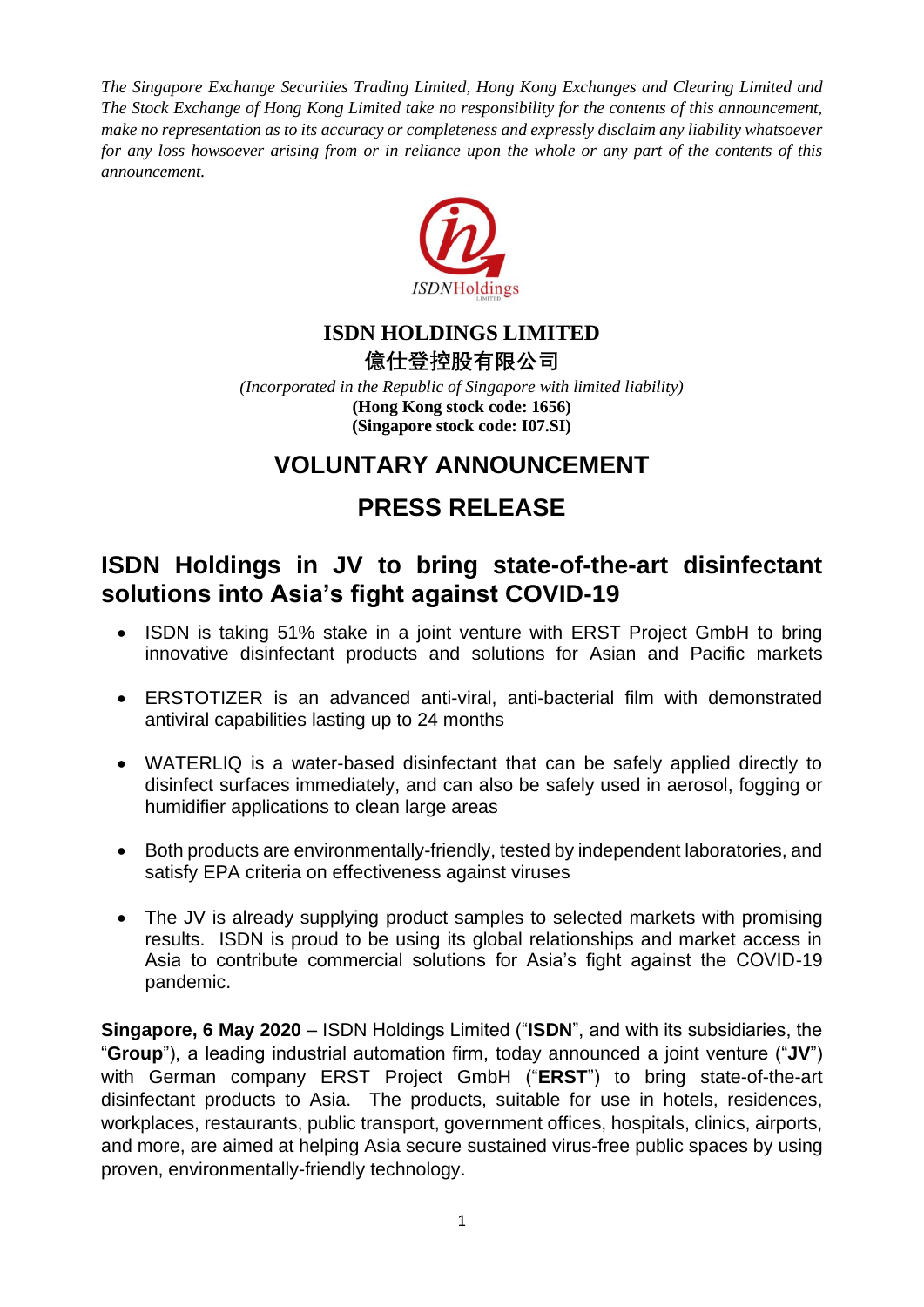The JV company, ERST Asia Pacific Pte Ltd ("**ERST APAC**"), has been established in Singapore with ISDN and ERST taking ownership of 51% and 49% respectively.

ERST recently developed two products – [WATERLIQ](https://www.dropbox.com/sh/ol8gtvl1fwtt2i1/AADxiYoJQhZvY1ZoKYOIYZVla?dl=0) and [ERSTOTIZER](https://www.dropbox.com/sh/hc4wl64bzb2t3wl/AAAkpW9IKKot9GiuB5qon7ZNa?dl=0). According to microbiological laboratory test reports, these products are proven to be effective in significantly and safely reducing infections via aerosol transmission and human-tohuman transmission through cross contamination, and are hence useful against the highly virulent coronavirus. They satisfy the three efficacy criteria<sup>1</sup> set by EPA's policy on enveloped, large non-enveloped, and small non-enveloped viruses.

Water-based disinfectant [WATERLIQ](https://www.dropbox.com/sh/ol8gtvl1fwtt2i1/AADxiYoJQhZvY1ZoKYOIYZVla?dl=0) has immediate disinfecting capabilities and has demonstrated effectiveness against viruses similar to the SARS-CoV-2 virus on hard, porous and non-porous surfaces. Therefore, [WATERLIQ](https://www.dropbox.com/sh/ol8gtvl1fwtt2i1/AADxiYoJQhZvY1ZoKYOIYZVla?dl=0) can be used effectively against COVID-19 when used in accordance with the directions for use. The Ready to Use (RTU) product can be used for washing and immediate disinfecting and also used with humidifiers, misting, spraying and fogging applications .

[ERSTOTIZER](https://www.dropbox.com/sh/hc4wl64bzb2t3wl/AAAkpW9IKKot9GiuB5qon7ZNa?dl=0) is an anti-bacterial and anti-viral clear coating solution that can last up to 24 months. It has demonstrated effectiveness against viruses similar to the SARS-CoV-2 virus on hard, non-porous surfaces and can be used for all types of smooth hard surfaces and various types of absorbent surfaces to combat infections including the coronavirus.

ERST's other existing and upcoming projects would complement these two products by assisting various markets to achieve long lasting solution to their existing issues.



The new JV has already begun developing additional systems based on [WATERLIQ](https://www.dropbox.com/sh/ol8gtvl1fwtt2i1/AADxiYoJQhZvY1ZoKYOIYZVla?dl=0) and [ERSTOTIZER](https://www.dropbox.com/sh/hc4wl64bzb2t3wl/AAAkpW9IKKot9GiuB5qon7ZNa?dl=0). These include a Disinfecting Gantry (see picture on left) to help contain and manage the spread of the COVID-19 virus. By using the [WATERLIQ](https://www.dropbox.com/sh/ol8gtvl1fwtt2i1/AADxiYoJQhZvY1ZoKYOIYZVla?dl=0) to apply mist on persons passing through the gantry, the system can achieve immediate disinfecting effect as the fine droplets of [WATERLIQ](https://www.dropbox.com/sh/ol8gtvl1fwtt2i1/AADxiYoJQhZvY1ZoKYOIYZVla?dl=0) can instantly kill 99.9% of pathogens. The Disinfecting Gantry could be deployed at entrances & exits at local clusters and quarantine locations to disinfect and prevent further spread of the virus. It could eventually be rolled out as part of the new normal in many locations as governments ease up on their lockdowns and opening up businesses.

For the JV, ERST will oversee development of the gantry and additional product development, as well as the supply chains for the JV. ISDN will leverage its large network of distribution and regional relationships to bring the JV products to market in the Asia Pacific region through market development, vertical solutions, and channel sales. ISDN is also creating a B2C market segment through social media and e-commerce platform in the region.

<sup>&</sup>lt;sup>1</sup> Select Effective Disinfectants for Use Against the Coronavirus That Causes COVID-19 <https://www.infectioncontroltoday.com/covid-19/select-effective-disinfectants-use-against-coronavirus-causes-covid-19>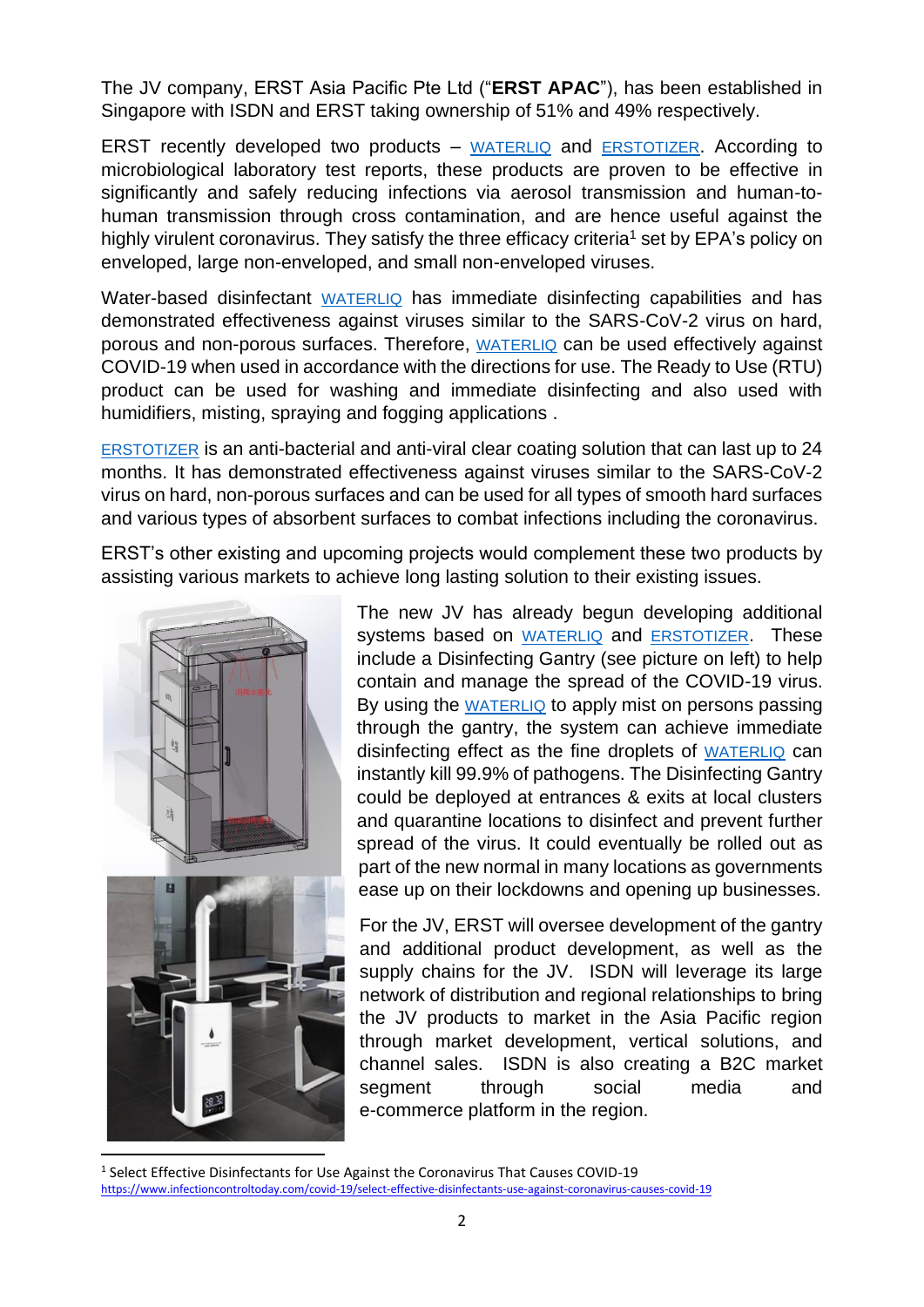This JV project exemplifies ISDN's resolute efforts to use its industrial expertise to grow its commercial capabilities as well as contribute world-class solutions to combating the COVID-19 pandemic in Asia, particularly the containment of second-wave infection<sup>2</sup> and post-pandemic health and safety as economies prepare to re-open. The global surface disinfectant market is projected to reach over USD 600 million by 2022, with Asia Pacific as the fastest growing region, according to India & US-based market research and consulting company Grand View Research<sup>3</sup>.

Commenting on this JV, **Mr Teo Cher Koon, ISDN's Managing Director and President,**  said**,** *"In our steadfast commitment to help contain the spread of COVID-19 and expand our business, the Group has been actively scouting for creative solutions to combat the COVID-19 spread. We are pleased to have the opportunity to work with ERST to offer advanced and environmentally friendly disinfectant products usable in a broad range of applications to combat the COVID-19 pandemic here in the Asia Pacific region.*

*As a start, some product samples have already been supplied to Singapore, Malaysia, Indonesia and Australia. With those products, tests are already being carried out in local hospitals and lab tests conducted to prove the effectiveness of our disinfectants against Coronaviruses, H1N1 virus and Poliovirus."*

### **About ERST Project GmbH**

ERST Project GmbH ("**ERST**") is a German company that develops and produces innovative surface coatings with a functional long-term effect, cleaning and disinfecting products and chemical intermediates or additives. ERST is dedicated to innovations that enable future-oriented hygiene measures and create the basis for environmentally compatible intermediate products in a responsible and sustainable manner.

For more information, please visit:<https://www.erst-project.de/en/about-us/>

- End -

<sup>&</sup>lt;sup>2</sup>Asia Pacific steps up Covid-19 efforts as second wave of infections strike

<https://www.channelnewsasia.com/news/asia/asia-pacific-covid-19-coronavirus-second-wave-infections-12566132>

<sup>&</sup>lt;sup>3</sup> Grand View Research Industry Analysis

<https://www.grandviewresearch.com/industry-analysis/surface-disinfectant-market>